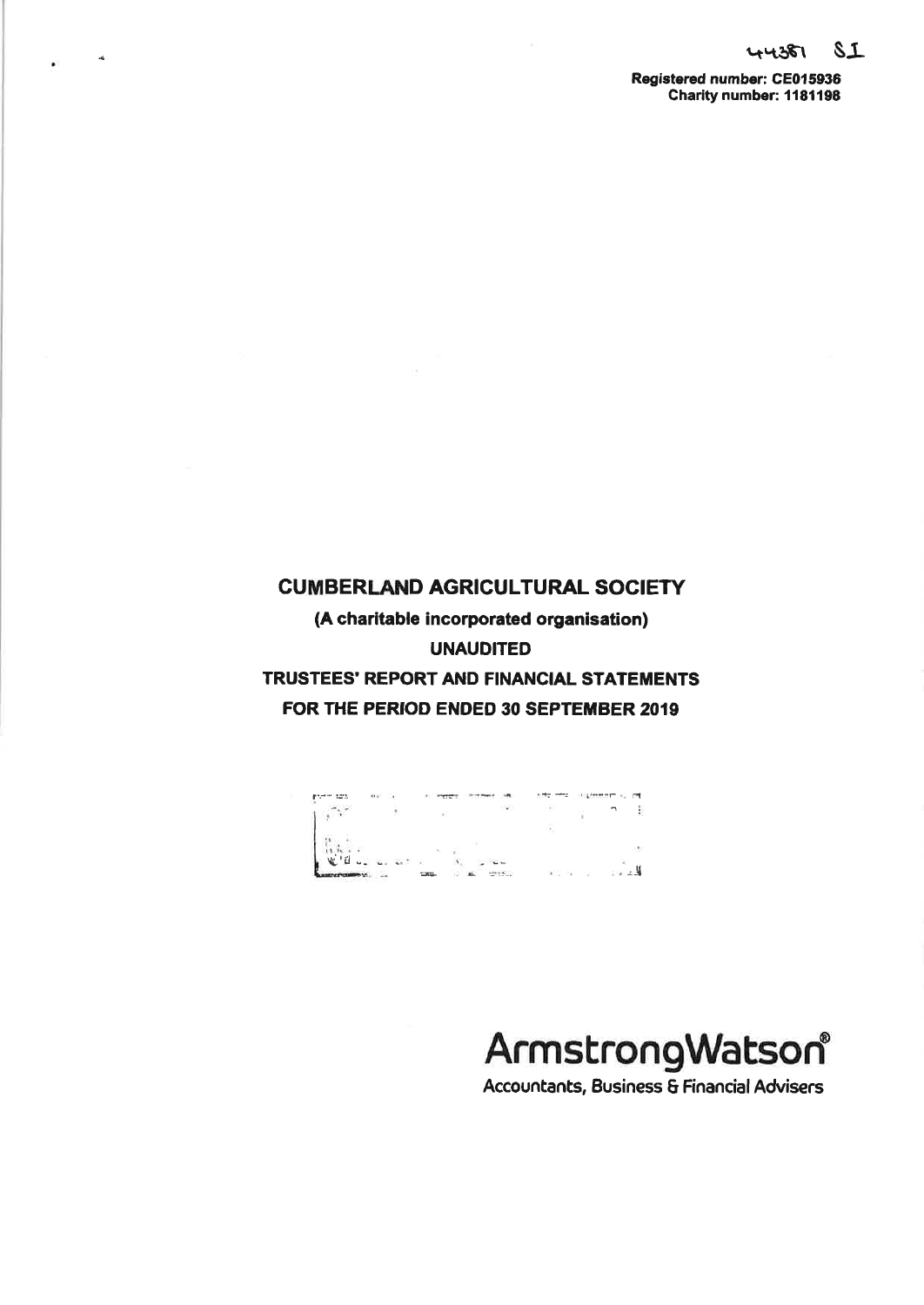$\bullet$ 

 $\left\langle \psi \right\rangle$ 

# **CONTENTS**

|                                                                                | Page     |
|--------------------------------------------------------------------------------|----------|
| Reference and administrative details of the Charity, its Trustees and advisers | 1        |
| Trustees' report                                                               | $2 - 4$  |
| Independent examiner's report                                                  | 5        |
| <b>Statement of financial activities</b>                                       | 6        |
| <b>Balance sheet</b>                                                           | $7 - 8$  |
| Notes to the financial statements                                              | $9 - 19$ |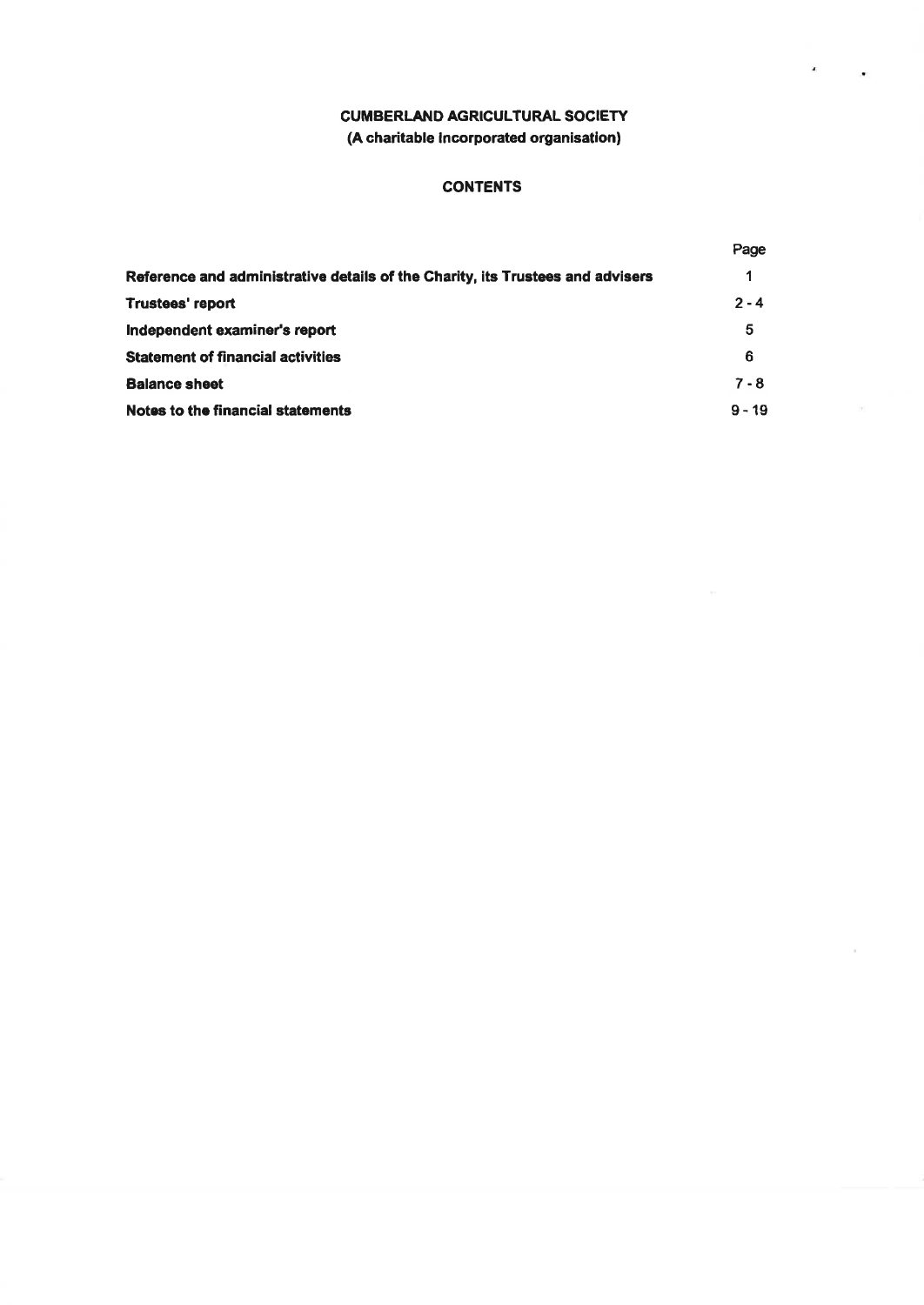# **REFERENCE AND ADMINISTRATIVE DETAILS OF THE CHARITY, ITS TRUSTEES AND ADVISERS FOR THE PERIOD ENDED 30 SEPTEMBER 2019**

| <b>Trustees</b>                             | Mr B Davidson, Trustee<br>Mrs G L Potts, Trustee<br>Mr J Wharton, Trustee                                                                                  |
|---------------------------------------------|------------------------------------------------------------------------------------------------------------------------------------------------------------|
| <b>Companies House</b><br>registered number | CE015936                                                                                                                                                   |
| <b>Charity registered</b><br>number         | 1181198                                                                                                                                                    |
| <b>Registered office</b>                    | Dalmar House<br><b>Barras Lane Estate</b><br>Carlisle<br>Cumbria<br>CA5 7NY                                                                                |
| <b>Accountants</b>                          | Armstrong Watson Audit Limited<br><b>Chartered Accountants</b><br><b>Bute House</b><br>Montgomery Way<br>Rosehill<br>Carlisle<br>Cumbria<br><b>CA1 2RW</b> |
| <b>Bankers</b>                              | <b>HSBC</b><br>PO Box 5<br>29 English Street<br>Carlisle<br>Cumbria<br>CA3 8JW                                                                             |

 $\sim$  100  $\pm$ 

¥.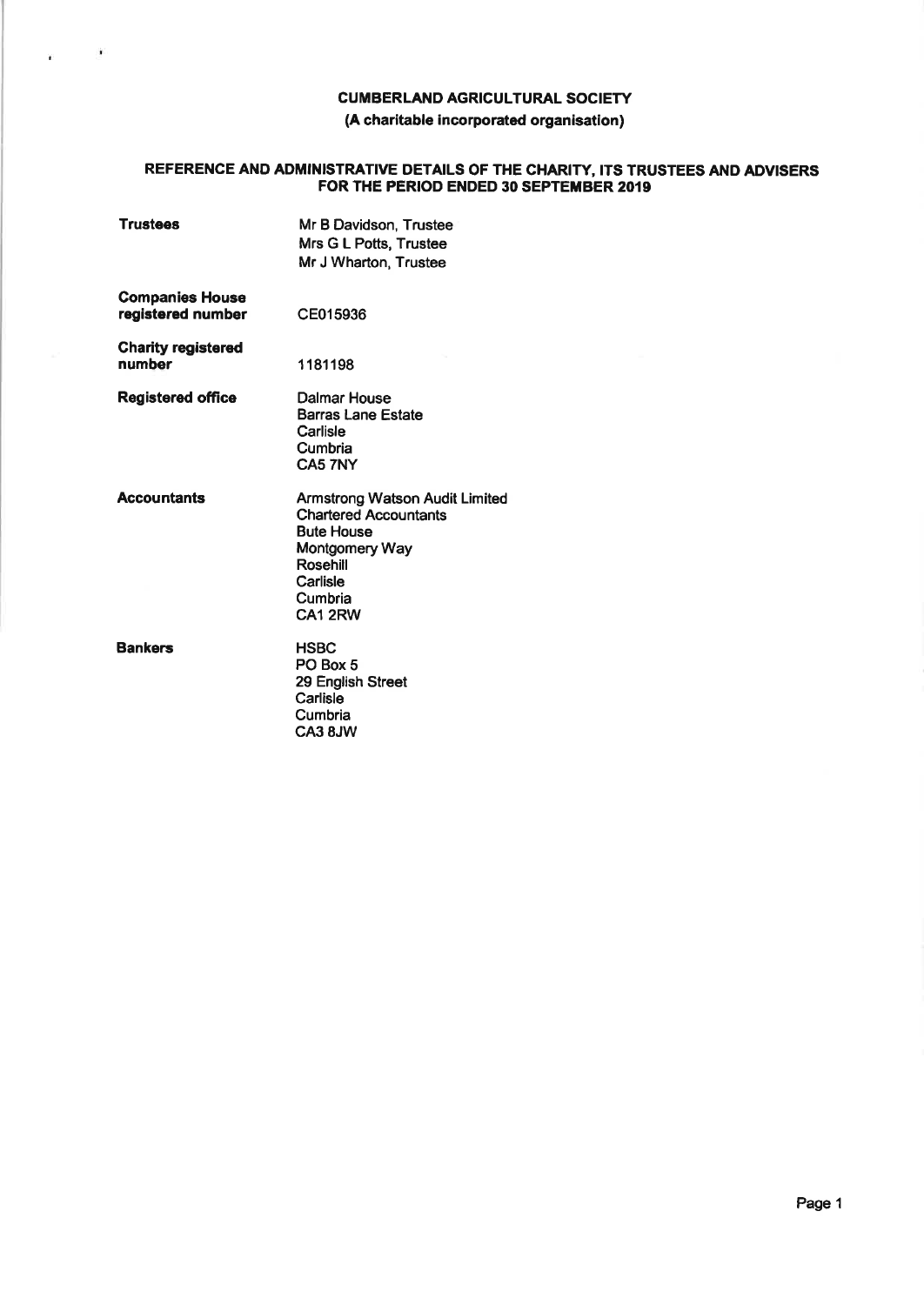#### **(A charitable incorporated organisation)**

#### **TRUSTEES' REPORT FOR THE PERIOD ENDED 30 SEPTEMBER 2019**

**The Trustees present their annual report together with the financial statements of the Charity for the period 17 December 2018 to 30 September 2019. The Annual report serves the purposes of both a Trustees' report and a directors' report under company law. The Trustees confirm that the Annual report and financial statements of the charitable company comply with the current statutory requirements, the requirements of the charitable company's governing document and the provisions of the Statement of Recommended Practice (SORP) applicable to charities preparing their accounts in accordance with the Financial Reporting Standard applicable in the UK and Republic of Ireland (FRS102) (effective 1 January 2015) as amended by Update Bulletin 1 (effective January 2015).** 

**Since the Charity qualifies as small under section 382 of the Companies Act 2006, the Strategic report required of medium and large companies under the Companies Act 2006 (Strategic Report and Directors' Report) Regulations 2013 has been omitted.** 

**The Charity also trades under the name Cumberland Show.** 

#### **Objectives and activities**

#### **a. Policies and objectives**

**The main objective of the Charity is to promote the advancement of agriculture for the public benefit by:** 

**1) Encouraging improvements in the breeding of stock, the management of land and in the general promotion of agriculture.** 

**2) Organising and presenting the annual Cumberland Agricultural Show.** 

**In setting objectives and planning for activities, the Trustees have given due consideration to general guidance published by the Charity Commission relating to public benefit, including the guidance 'Public benefit; running a**  charity (PB2)'.

#### **Achievements and performance**

#### **a. Main achievements of the Charity**

**The Cumberland Agricultural Society's objective is to promote agriculture and hold the annual Cumberland Show. In the last year we have held a successful Show with an attendance of 16,000. There was a wide range of agricultural and countryside related exhibits and traders, as well as a great turn out for the livestock, horses and home industries competitions. We have also presented a lifetime achievement award for a long term employee of an agricultural business.** 

#### **Financial review**

#### **a. Going concern**

**After making appropriate enquiries, the Trustees have a reasonable expectation that the Charity has adequate resources to continue in operational existence for the foreseeable future. For this reason, they continue to adopt the going concern basis in preparing the financial statements. Further details regarding the adoption of the going concern basis can be found in the accounting policies.**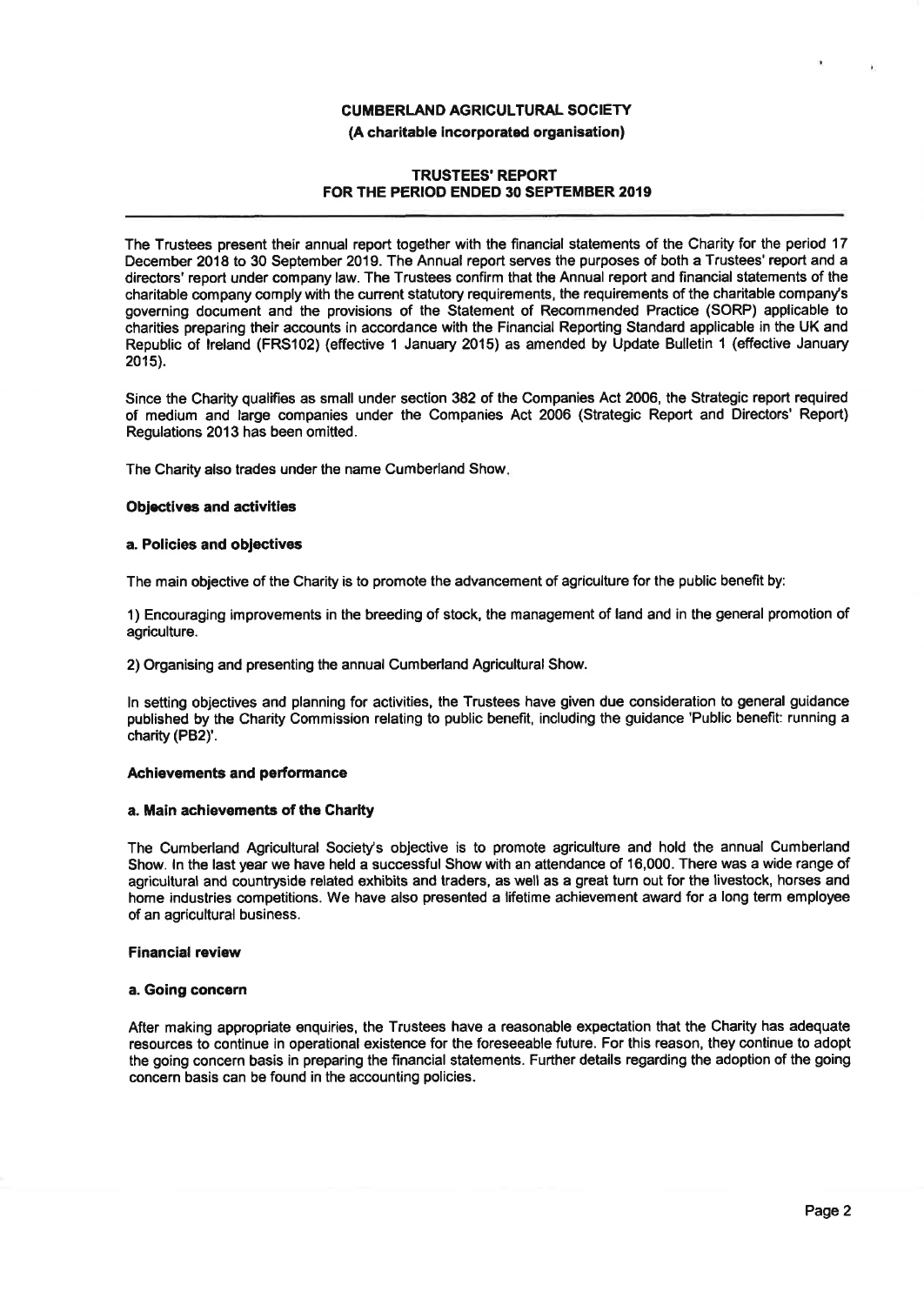#### **TRUSTEES' REPORT (CONTINUED) FOR THE PERIOD ENDED 30 SEPTEMBER 2019**

#### **Strategic report (continued)**

#### **Financial review (continued)**

#### **b. Reserves policy**

 $\cdot$ 

 $\mathbf{R}$ 

The Charity's reserves are continually monitored by the Trustees to ensure they are adequate for the Charity's **needs. The Charity holds reserves to ensure future expense obligations can be met when they fall due, regardless of future unknown income levels.** 

#### **Structure, governance and management**

#### **a. Constitution**

**Cumberland Agricultural Society is registered as a charitable incorporated organisation and was set up by <sup>a</sup> Trust deed.** 

#### **b. Methods of appointment or election of Trustees**

The management of the Charity is the responsibility of the Trustees who are elected and co-opted under the **terms of the Trust deed.**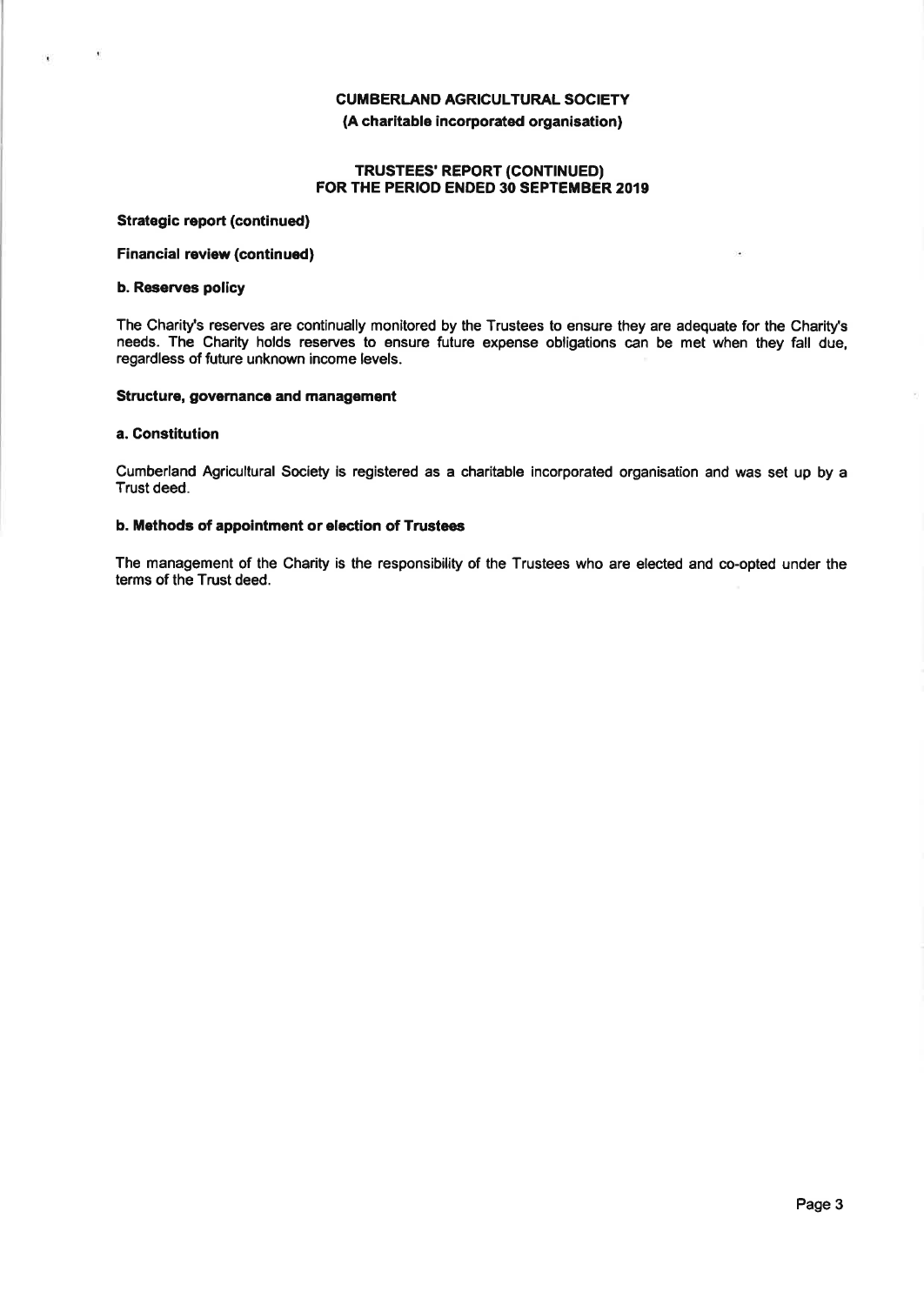#### **(A charitable incorporated organisation)**

#### **TRUSTEES' REPORT (CONTINUED) FOR THE PERIOD ENDED 30 SEPTEMBER 2019**

#### **Statement of Trustees' responsibilities**

**The Trustees (who are also the directors of the Charity for the purposes of company law) are responsible for preparing the Trustees' report and the financial statements in accordance with applicable law and United Kingdom Accounting Standards (United Kingdom Generally Accepted Accounting Practice).** 

**Company law requires the Trustees to prepare financial statements for each financial period. Under company law the Trustees must not approve the financial statements unless they are satisfied that they give a true and fair view of the state of affairs of the Charity and of its incoming resources and application of resources, including its income and expenditure, for that period. In preparing these financial statements, the Trustees are required to;** 

- **select suitable accounting policies and then apply them consistently;**
- **observe the methods and principles of the Charities SORP (FRS 102);**
- **make judgments and accounting estimates that are reasonable and prudent;**
- **state whether applicable UK Accounting Standards (FRS 102) have been followed, subject to any material departures disclosed and explained in the financial statements;**
- **prepare the financial statements on the going concern basis unless it is inappropriate to presume that the Charity will continue in business.**

**The Trustees are responsible for keeping adequate accounting records that are sufficient to show and explain the Charity's transactions and disclose with reasonable accuracy at any time the financial position of the Charity and enable them to ensure that the financial statements comply with the Companies Act 2006. They are also responsible for safeguarding the assets of the Charity and hence for taking reasonable steps for the prevention and detection of fraud and other irregularities.** 

Approved by **arden of the members of the board of Trustees and signed on their behalf by:** 

**Mr B Davidson Trustee** 

 $\frac{1}{2}$ l host

**Mr** Wharton **Trustee** 

**Date;** oi **"Zxrao** 

**Mrs G L Potts Trustee**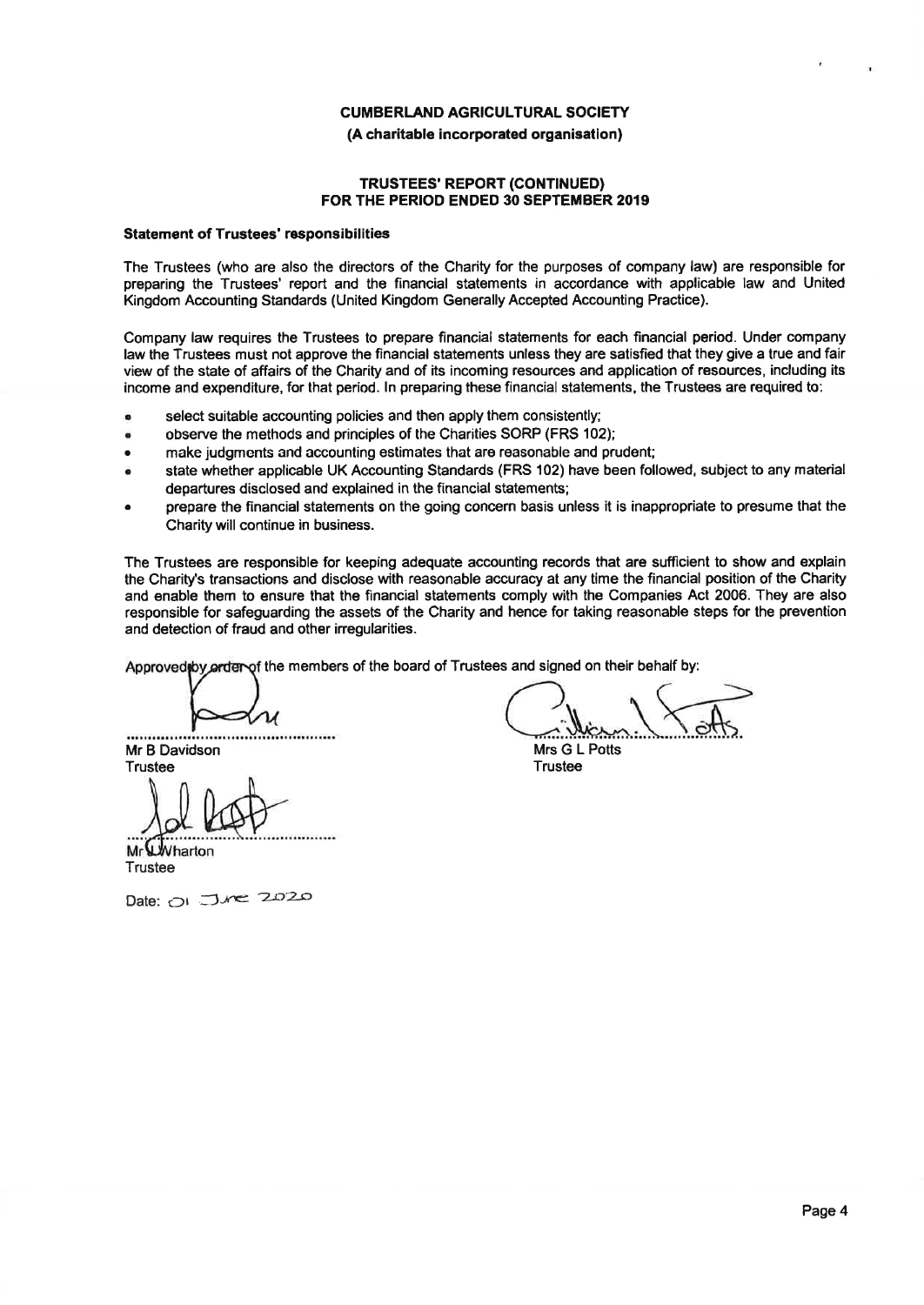#### **INDEPENDENT EXAMINER'S REPORT FOR THE PERIOD ENDED 30 SEPTEMBER 2019**

#### **Independent examiner's report to the Trustees of Cumberland Agricultural Society ('the Charity')**

**I report to the charity Trustees on my examination of the accounts of the Charity for the period ended 30 September 2019.** 

#### **Responsibilities and basis of report**

**As the Trustees of the Charity (and its directors for the purposes of company law) you are responsible for the preparation of the accounts in accordance with the requirements of the Charities Act 2011 ('the 2011 Act').** 

**Having satisfied myself that the accounts of the Charity are not required to be audited under Part 16 of the 2006 Act and are eligible for independent examination, I report in respect of my examination of the Charity's accounts carried out under section 145 of the Charities Act 2011 ('the 2011 Act'). In carrying out my examination I have followed the Directions given by the Charity Commission under section 145(5)(b) of the 2011 Act.** 

#### **Independent examiner's statement**

**Since the Charity's gross income exceeded £250,000 your examiner must be a member of a body listed in section 145 of the 2011 Act. I confirm that I am qualified to undertake the examination because I am a member of Association of Chartered Certified Accountants, which is one of the listed bodies.** 

**I have completed my examination. I confirm that no matters have come to my attention in connection with the examination giving me cause to believe:** 

- $\mathbf{1}$ . **accounting records were not kept in respect of the Charity as required by section 386 of the 2006 Act; or**
- $2.$ **the accounts do not accord with those records; or**
- $3<sub>l</sub>$ **the accounts do not comply with the accounting requirements of section 396 of the 2006 Act other than any requirement that the accounts give a 'true and fair' view which is not a matter considered as part of an independent examination; or**
- $\overline{4}$ . **the accounts have not been prepared in accordance with the methods and principles of the Statement of Recommended Practice for accounting and reporting by charities [applicable to charities preparing their accounts in accordance with the Financial Reporting Standard applicable in the UK and Republic of Ireland (FRS 102)].**

**I have no concerns and have come across no other matters In connection with the examination to which attention should be drawn in this report in order to enable a proper understanding of the accounts to be reached.** 

**This report is made solely to the Charity's Trustees, as a body, in accordance with Part 4 of the Charities (Accounts and Reports) Regulations 2008. My work has been undertaken so that I might state to the Charity's Trustees those matters I am required to state to them in an Independent examiner's report and for no other purpose. To the fullest extent permitted by law,** I **do not accept or assume responsibility to anyone other than the**  Charity and the Charity's Trustees as a body, for my work or for this report.

Signed: Coenfide Dated: 4 June 2020

2

Karen A Rae **FCCA** 

**Armstrong Watson Audit Limited Chartered Accountants Carlisle**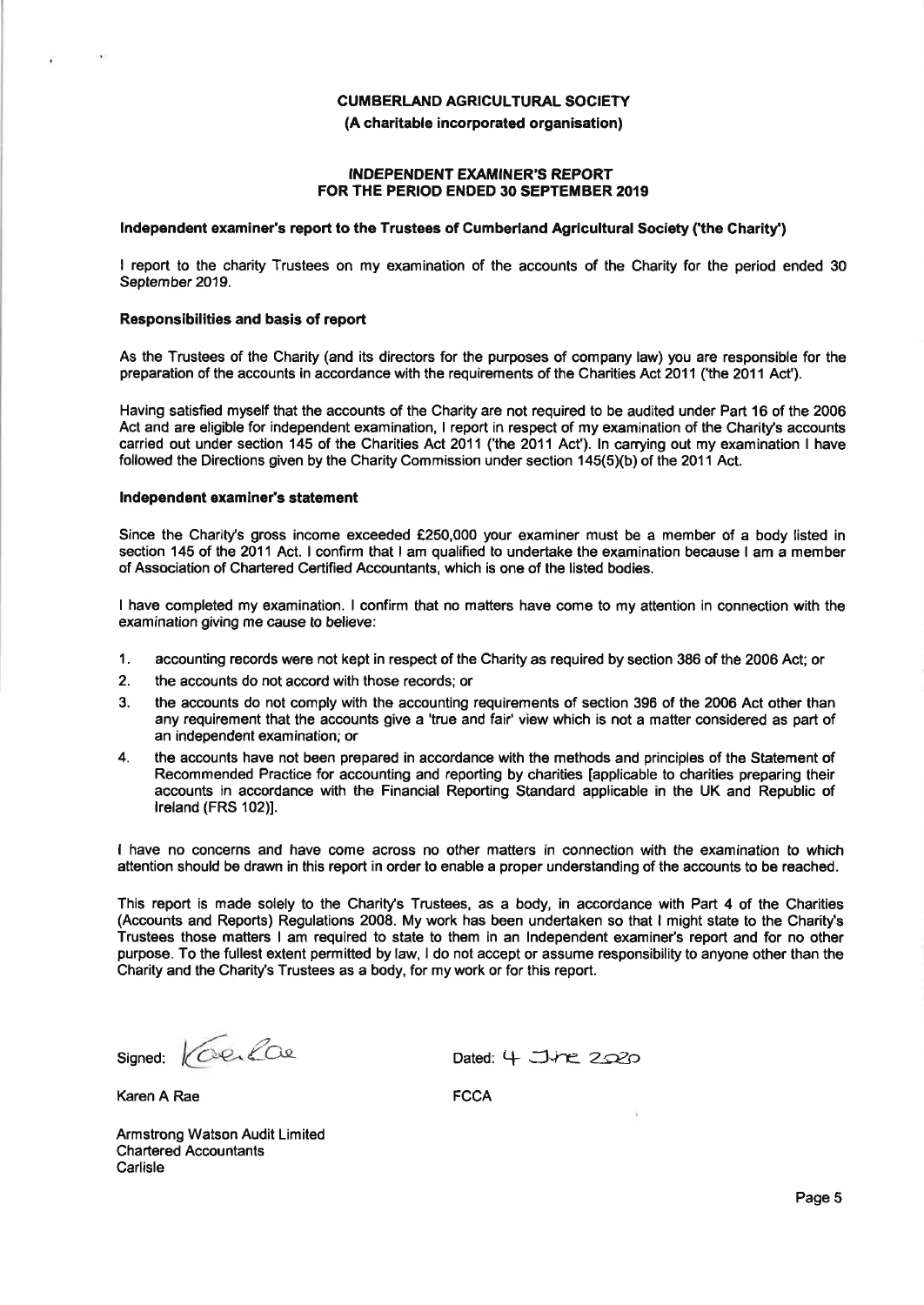#### **STATEMENT OF FINANCIAL ACTIVITIES (INCORPORATING INCOME AND EXPENDITURE ACCOUNT) FOR THE PERIOD ENDED 30 SEPTEMBER 2019**

|                                    |                | <b>Unrestricted</b><br>funds | <b>Restricted</b><br>funds | <b>Total</b><br>funds<br>Period 17<br><b>December</b><br>2018 t0 30 |
|------------------------------------|----------------|------------------------------|----------------------------|---------------------------------------------------------------------|
|                                    |                | 2019                         | 2019                       | September<br>2019                                                   |
|                                    | <b>Note</b>    | £                            | £                          | £                                                                   |
| Income from:                       |                |                              |                            |                                                                     |
| Donations and legacies             | 4              | 114,785                      |                            | 114,785                                                             |
| <b>Charitable activities</b>       | 5              | 123,047                      | 1,250                      | 124,297                                                             |
| Investments                        | 6              | 168                          |                            | 158                                                                 |
| <b>Total income</b>                |                | 237,990                      | 1,250                      | 239,240                                                             |
| <b>Expenditure on:</b>             |                |                              |                            |                                                                     |
| <b>Charitable activities</b>       | $\overline{7}$ | 130,348                      |                            | 130,348                                                             |
| <b>Total expenditure</b>           |                | 130,348                      |                            | 130,348                                                             |
| Net movement in funds              |                | 107,642                      | 1,250                      | 108,892                                                             |
| <b>Reconciliation of funds:</b>    |                |                              |                            |                                                                     |
| Net movement in funds              |                | 107,642                      | 1,250                      | 108,892                                                             |
| <b>Total funds carried forward</b> |                | 107,642                      | 1,250                      | 108,892                                                             |

**The Statement of financial activities includes all gains and losses recognised in the period.** 

**The notes on pages 9 to 19 form part of these financial statements.**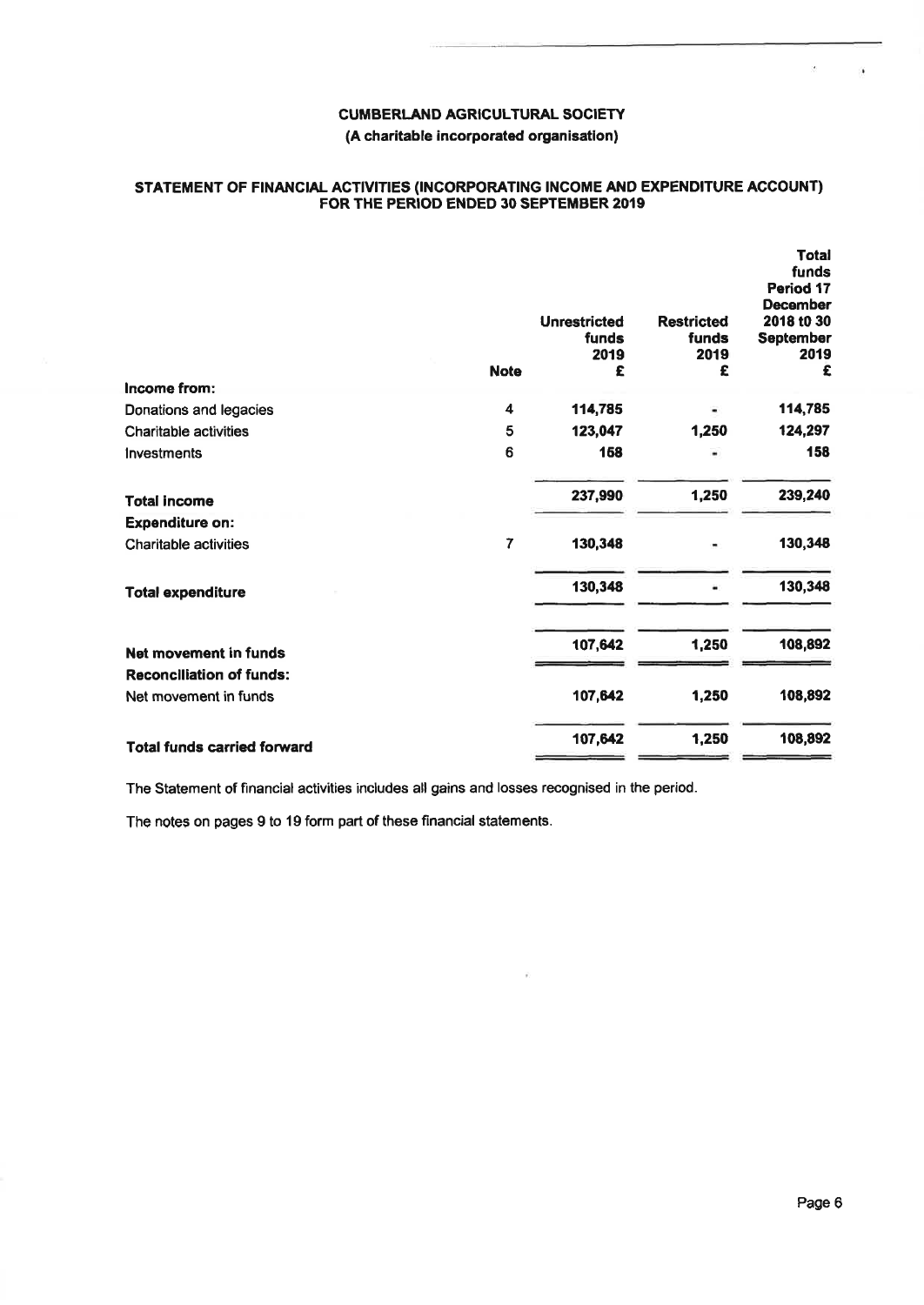$\frac{1}{2\pi}$  ,  $\frac{1}{2\pi}$  ,  $\frac{1}{2\pi}$ 

#### **BALANCE SHEET AS AT 30 SEPTEMBER 2019**

|                                                |             | 30<br>September<br>2019 |         |
|------------------------------------------------|-------------|-------------------------|---------|
|                                                | <b>Note</b> | £                       |         |
| <b>Fixed assets</b>                            |             |                         |         |
| Tangible assets                                | 11          |                         | 5,347   |
|                                                |             |                         | 5,347   |
| <b>Current assets</b>                          |             |                         |         |
| <b>Debtors</b>                                 | 12          | 1,394                   |         |
| Cash at bank and in hand                       |             | 104,936                 |         |
|                                                |             | 106,330                 |         |
| Creditors: amounts falling due within one year | 13          | (2, 785)                |         |
| <b>Net current assets</b>                      |             |                         | 103,545 |
| <b>Total assets less current liabilities</b>   |             |                         | 108,892 |
| Net assets excluding pension asset             |             |                         | 108,892 |
| <b>Total net assets</b>                        |             |                         | 108,892 |
| <b>Charity funds</b>                           |             |                         |         |
| <b>Restricted funds</b>                        | 14          |                         | 1,250   |
| <b>Unrestricted funds</b>                      | 14          |                         | 107,642 |
| <b>Total funds</b>                             |             |                         | 108,892 |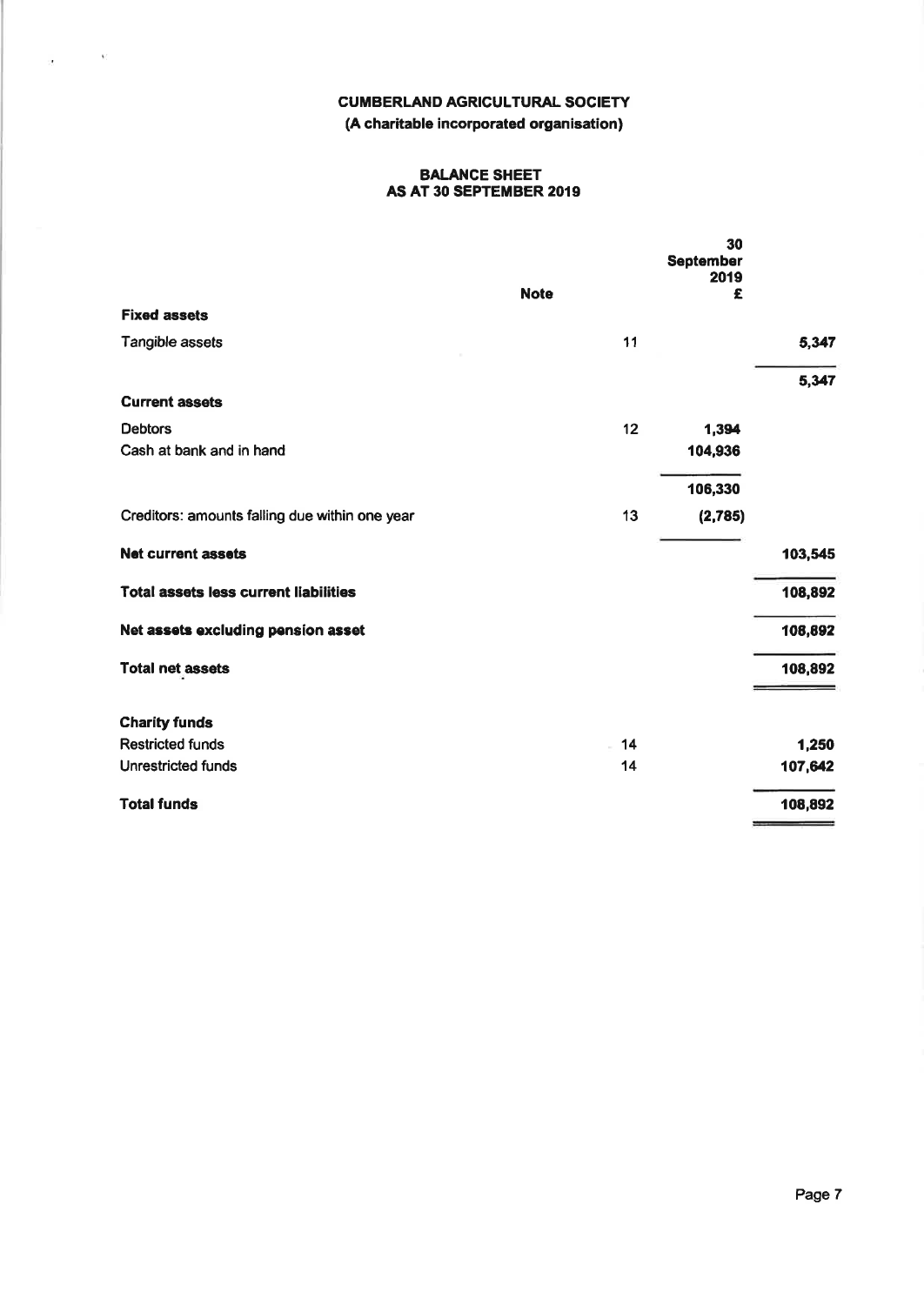#### **(A charitable Incorporated organisation)**

#### **BALANCE SHEET (CONTINUED) AS AT 30 SEPTEMBER 2019**

**The Charity was entitled to exemption from audit under section 477 of the Companies Act 2006.** 

The members have not required the company to obtain an audit for the period in question in accordance with **section 476 of Companies Act 2006.** 

**The Trustees acknowledge their responsibilities for complying with the requirements of the Act with respect to accounting records and preparation of financial statements.** 

**The financial statements have been prepared in accordance with the provisions applicable to entities subject to the small companies regime.** 

The financial statements were approved and authorised for issue by the Trustees and signed on their behalf by:

............

**Mr B Davidson Trustee** 

**I** Wharton **rustee** 

•CVJWV

**Mrs G L Potts Trustee** 

**Date:**  $\bigcirc$  **i**  $\bigcirc$  *Dne* 2020

**The notes on pages 9 to 19 form part of these financial statements.**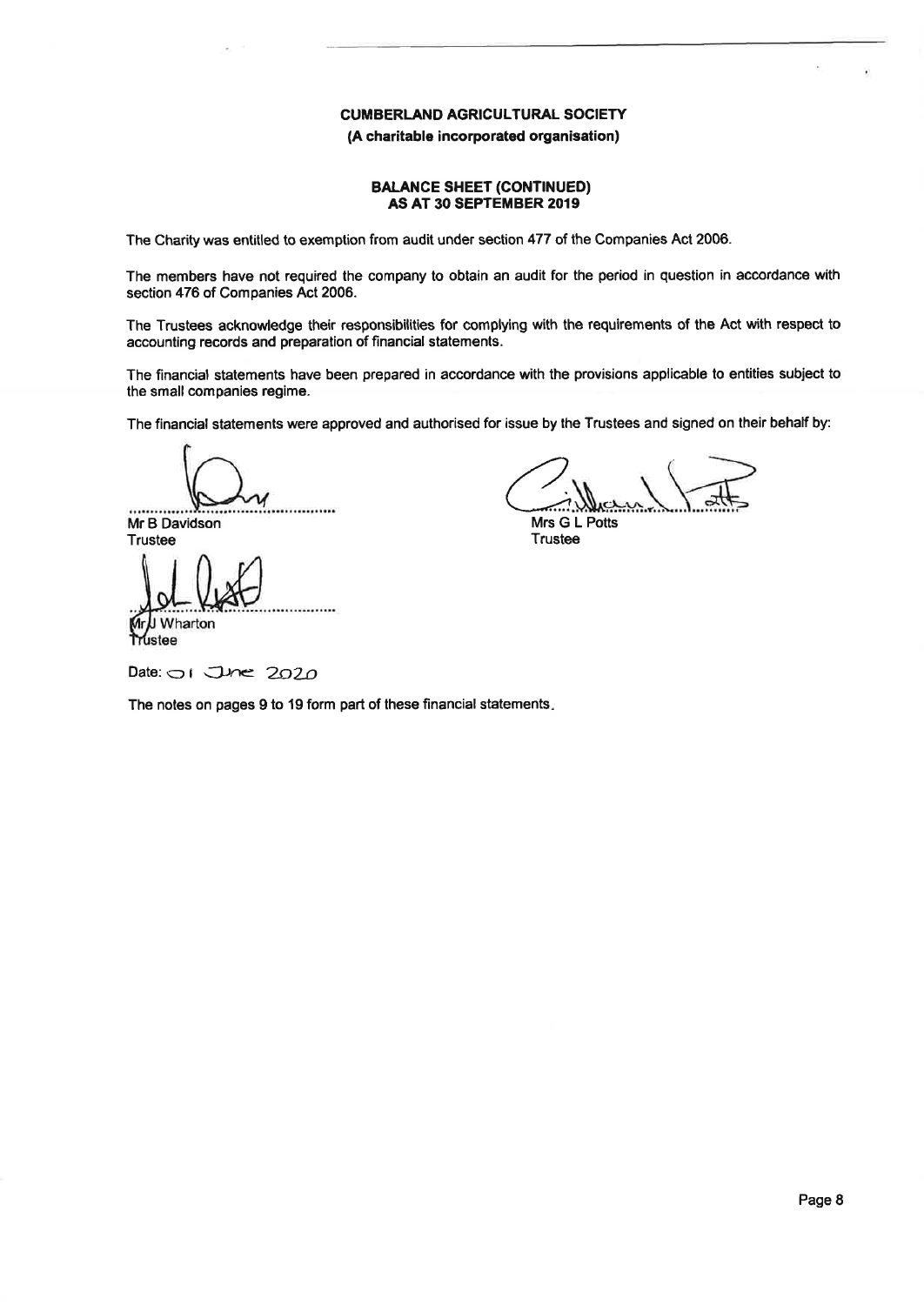#### **(A charitable incorporated organisation)**

#### **NOTES TO THE FINANCIAL STATEMENTS FOR THE PERIOD ENDED 30 SEPTEMBER 2019**

#### **1. General information**

**Cumberland Agricultural Society is a charitable incorporated organisation with a Companies House**  registration number CE015936 and charity number 1181198. The registered office is Dalmar House, **Barras Lane Estate, Dalston, Carlisle, CAS 7NY.** 

#### **2. Accounting policies**

#### **2.1 Basis of preparation of financial statements**

**The financial statements have been prepared in accordance with the Charities SORP (FRS 102) - Accounting and Reporting by Charities; Statement of Recommended Practice applicable to charities preparing their accounts in accordance with the Financial Reporting Standard applicable in the UK and Republic of Ireland (FRS 102) (effective 1 January 2015), the Financial Reporting Standard applicable in the UK and Republic of Ireland (FRS 102) and the Companies Act 2006.** 

**Cumberland Agricultural Society meets the definition of a public benefit entity under FRS 102. Assets and liabilities are Initially recognised at historical cost or transaction value unless otherwise stated in the relevant accounting policy.** 

#### **2.2 Income**

**All income is recognised once the Charity has entitlement to the income. It is probable that the Income will be received and the amount of income receivable can be measured reliably.** 

**Donated services or facilities, which comprise donated services, are included in income at a valuation which is an estimate of the financial cost borne by the donor where such a cost is quantifiable and measurable. No income is recognised where there is no financial cost borne by a third party.** 

#### **2.3 Expenditure**

Expenditure is recognised once there is a legal or constructive obligation to transfer economic benefit **to a third party, it is probable that a transfer of economic benefits will be required in settlement and the amount of the obligation can be measured reliably. Expenditure is classified by activity. The costs of each activity are made up of the total of direct costs and shared costs, including support costs involved in undertaking each activity. Direct costs attributable to a single activity are allocated directly to that activity. Shared costs which contribute to more than one activity and support costs which are not attributable to a single activity are apportioned between those activities on a basis consistent with the use of resources. Central staff costs are allocated on the basis of time spent, and depreciation charges allocated on the portion of the asset's use.** 

**Expenditure on charitable activities is incurred on directly undertaking the activities which further the Charity's objectives, as well as any associated support costs.** 

**All expenditure is inclusive of irrecoverable VAT.** 

#### **2.4 Interest receivable**

**Interest on funds held on deposit is included when receivable and the amount can be measured reliably by the Charity; this is normally upon notification of the interest paid or payable by the institution with whom the funds are deposited.**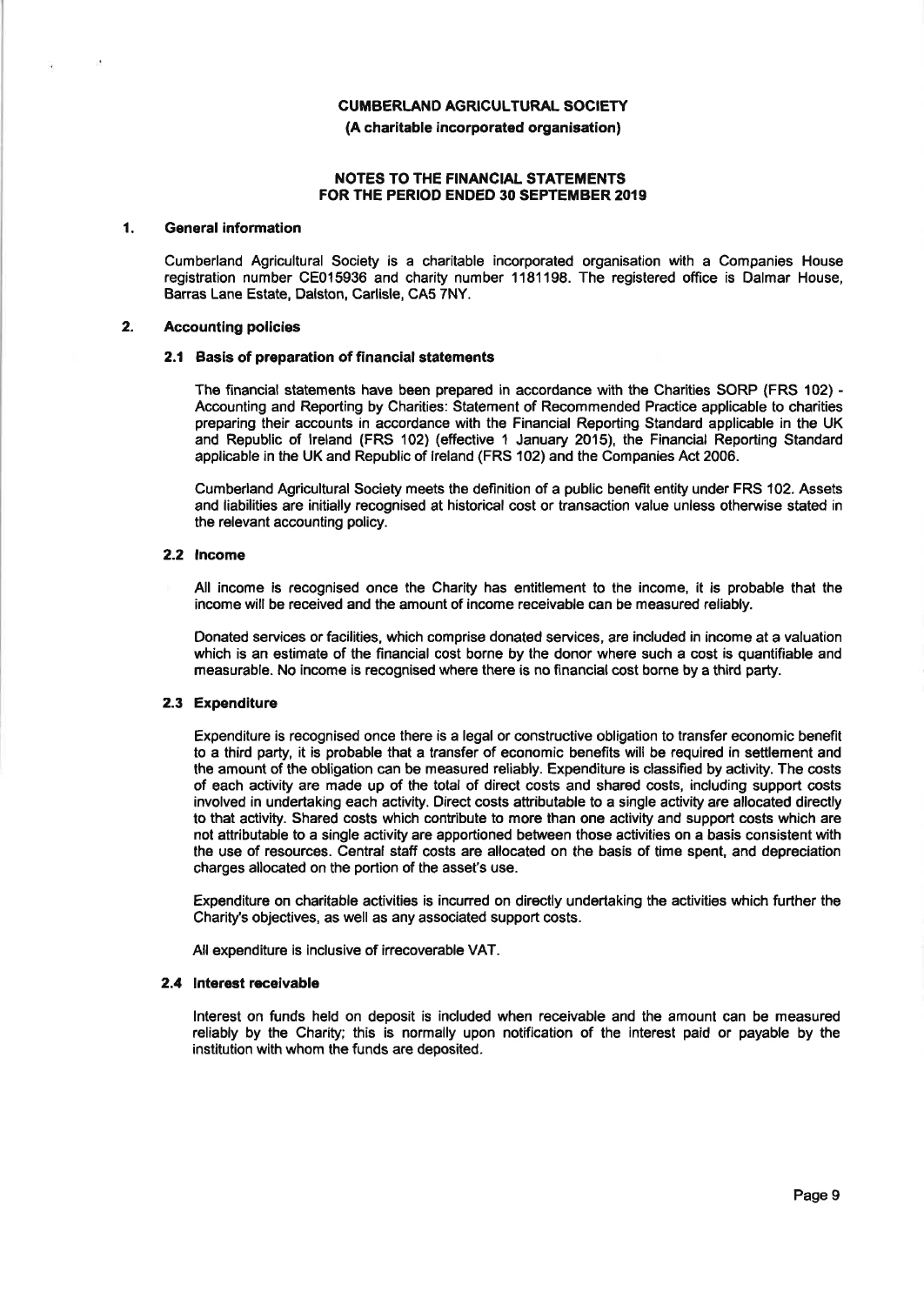#### **(A charitable incorporated organisation)**

#### **NOTES TO THE FINANCIAL STATEMENTS FOR THE PERIOD ENDED 30 SEPTEMBER 2019**

#### **2. Accounting policies (continued)**

#### **2.5 Tangible fixed assets and depreciation**

**Tangible fixed assets are initially recognised at cost. After recognition, under the cost model, tangible fixed assets are measured at cost less accumulated depreciation and any accumulated impairment losses. All costs incurred to bring a tangible fixed asset into its intended working condition should be included in the measurement of cost.** 

**Depreciation is charged so as to allocate the cost of tangible fixed assets less their residual value over their estimated useful lives, using the straight-line method and on a reducing balance basis.** 

**Depreciation is provided on the following basis:** 

| Materials and showfield   | $\overline{\phantom{a}}$ | 25% reducing balance |
|---------------------------|--------------------------|----------------------|
| expenses                  |                          |                      |
| Site costs                | $\overline{\phantom{a}}$ | 20% straight-line    |
| Office and computer costs | $\blacksquare$           | 25% reducing balance |

#### **2.6 Debtors**

**Trade and other debtors are recognised at the settlement amount after any trade discount offered. Prepayments are valued at the amount prepaid net of any trade discounts due.** 

#### **2.7 Cash at bank and in hand**

**Cash at bank and in hand includes cash and short-term highly liquid investments with a short maturity of three months or less from the date of acquisition or opening of the deposit or similar account.** 

#### **2.8 Liabilities and provisions**

**Liabilities are recognised when there is an obligation at the Balance sheet date as a result of a past event, it is probable that a transfer of economic benefit will be required in settlement, and the amount of the settlement can be estimated reliably.** 

**Liabilities are recognised at the amount that the Charity anticipates it will pay to settle the debt or the amount it has received as advanced payments for the goods or services it must provide.** 

#### **2.9 Financial instruments**

**The Charity only has financial assets and financial liabilities of a kind that qualify as basic financial instruments. Basic financial instruments are initially recognised at transaction value and subsequently measured at their settlement value with the exception of bank loans which are subsequently measured at amortised cost using the effective interest method.** 

#### **2.10 Pensions**

**The Charity operates a defined contribution pension scheme and the pension charge represents the amounts payable by the Charity to the fund in respect of the period.**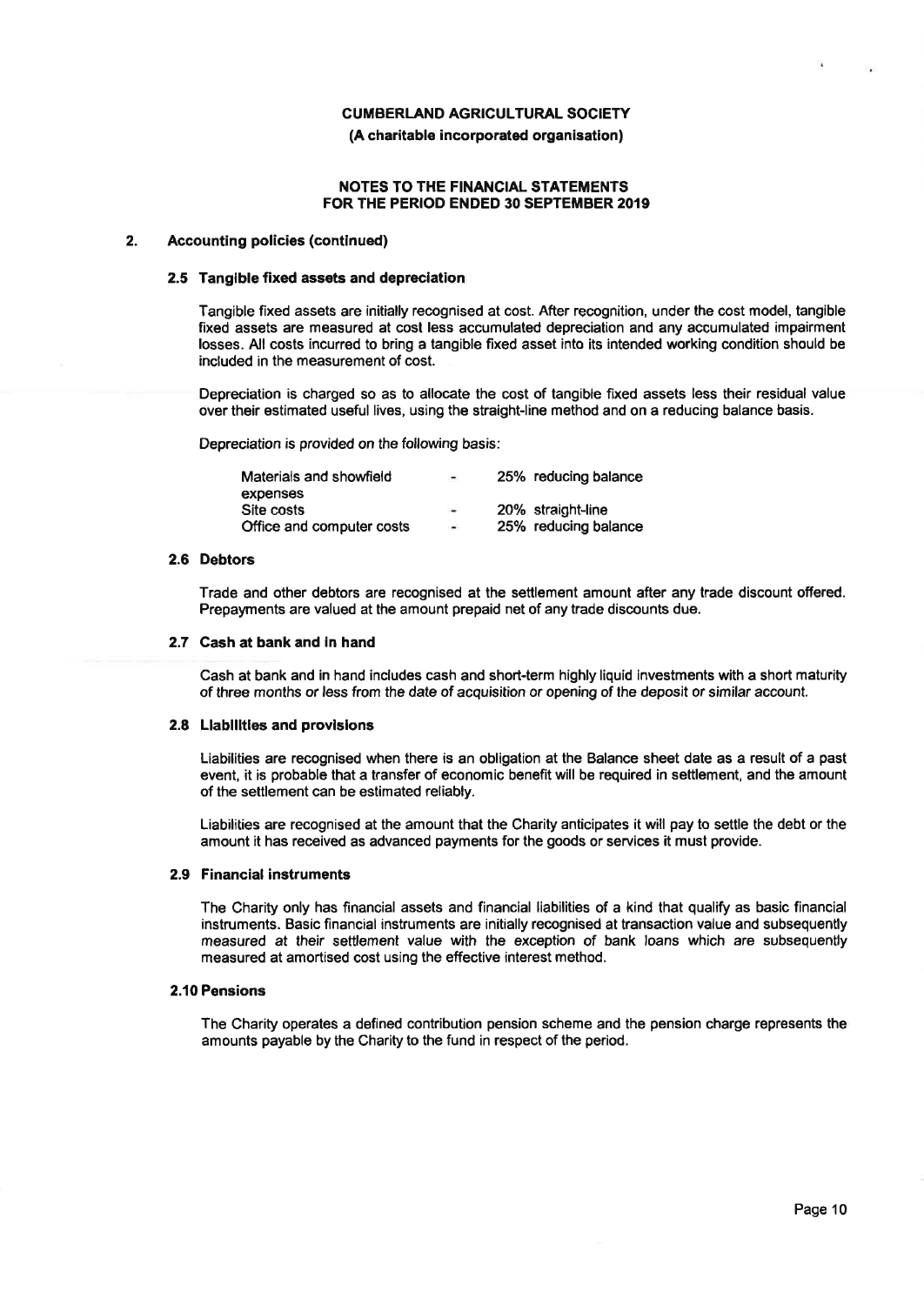#### **(A charitable incorporated organisation)**

#### **NOTES TO THE FINANCIAL STATEMENTS FOR THE PERIOD ENDED 30 SEPTEMBER 2019**

#### **2. Accounting policies (continued)**

#### **2.11 Fund accounting**

**General funds are unrestricted funds which are available for use at the discretion of the Trustees in furtherance of the general objectives of the Charity and which have not been designated for other purposes.** 

**Restricted funds are funds which are to be used in accordance with specific restrictions imposed by donors or which have been raised by the Charity for particular purposes. The costs of raising and administering such funds are charged against the specific fund. The aim and use of each restricted fund is set out in the notes to the financial statements.** 

**Investment income, gains and losses are allocated to the appropriate fund.** 

#### **3. Critical accounting estimates and areas of judgment**

**Estimates and judgments are continually evaluated and are based on historical experience and other factors, including expectations of future events that are believed to be reasonable under the circumstances.** 

**Critical accounting estimates and assumptions:** 

**The Charity makes estimates and assumptions concerning the future. The resulting accounting estimates and assumptions will, by definition, seldom equal the related actual results. The estimates and assumptions that have a significant risk of causing a material adjustment to the carrying amounts of assets and liabilities within the next financial year are discussed below.** 

**Critical areas of judgment:** 

#### **a) Establishing useful economic lives**

**Establishing useful economic lives for depreciation purposes of property, plant and equipment comprise a significant portion of the total fixed assets. The annual depreciation charge depends primarily on the estimated useful economic lives of each type of asset and estimates of residual values. The directors regularly review these assets useful economic lives and change them as necessary to reflect current thinking on remaining lives in light of prospective economic utilisation and physical condition of the assets concerned. Changes in asset useful lives can have a significant impact on depreciation charges for the period. Details of the depreciation policies based on estimated useful economic lives are included in the accounting policies.**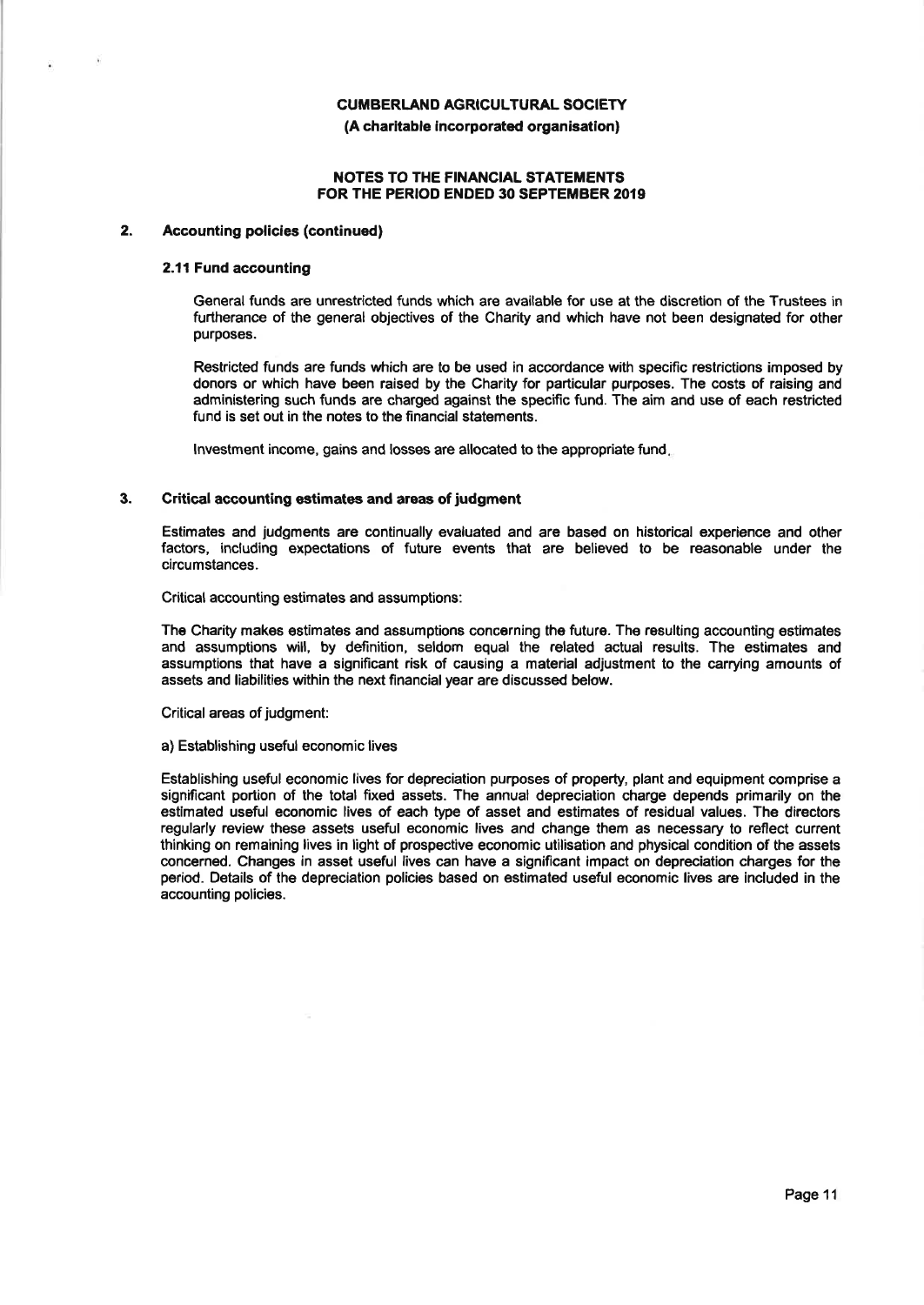#### **(A charitable incorporated organisation)**

#### **NOTES TO THE FINANCIAL STATEMENTS FOR THE PERIOD ENDED 30 SEPTEMBER 2019**

#### **4. Income from donations and legacies**

|                                                 | <b>Unrestricted</b><br>funds<br>Period 17<br><b>December</b><br>2018 to 30<br><b>September</b><br>2019 | <b>Total</b><br>funds<br>Period 17<br><b>December</b><br>2018 to 30<br><b>September</b><br>2019 |
|-------------------------------------------------|--------------------------------------------------------------------------------------------------------|-------------------------------------------------------------------------------------------------|
| <b>Donations</b>                                | £                                                                                                      | £                                                                                               |
| <b>Show Activities</b>                          | 3,679                                                                                                  | 3,679                                                                                           |
| Harness Racing                                  | 11,850                                                                                                 | 11,850                                                                                          |
| Subtotal detailed disclosure                    | 15,529                                                                                                 | 15,529                                                                                          |
| Donations transferred from a predecessor entity | 99,256                                                                                                 | 99,256                                                                                          |
| <b>Subtotal</b>                                 | 99,256                                                                                                 | 99,256                                                                                          |
|                                                 | 114,785                                                                                                | 114,785                                                                                         |

**The unrestricted donation of £99,256 relates to the current account opening balance at 17 December 2018 when the Cumberland Agricultural Society became a Charitable Incorporated Organisation.** 

#### **5. I ncome from charitable activities**

|                        | <b>Unrestricted</b><br>funds<br>Period 17<br><b>December</b><br>2018 to 30<br><b>September</b><br>2019<br>£ | <b>Restricted</b><br>funds<br>Period 17<br><b>December</b><br>2018 to 30<br><b>September</b><br>2019<br>£ | <b>Total</b><br>funds<br>Period 17<br><b>December</b><br>2018 to 30<br><b>September</b><br>2019<br>£ |
|------------------------|-------------------------------------------------------------------------------------------------------------|-----------------------------------------------------------------------------------------------------------|------------------------------------------------------------------------------------------------------|
| <b>Show Activities</b> | 116,256                                                                                                     | ÷                                                                                                         | 116,256                                                                                              |
| Harness Racing         | 6.791                                                                                                       | Ŵ                                                                                                         | 6,791                                                                                                |
| Scholarships           | $\blacksquare$                                                                                              | 1,250                                                                                                     | 1,250                                                                                                |
| <b>Total 2019</b>      | 123,047                                                                                                     | 1,250                                                                                                     | 124,297                                                                                              |

in,

 $\overline{\mathbf{a}}$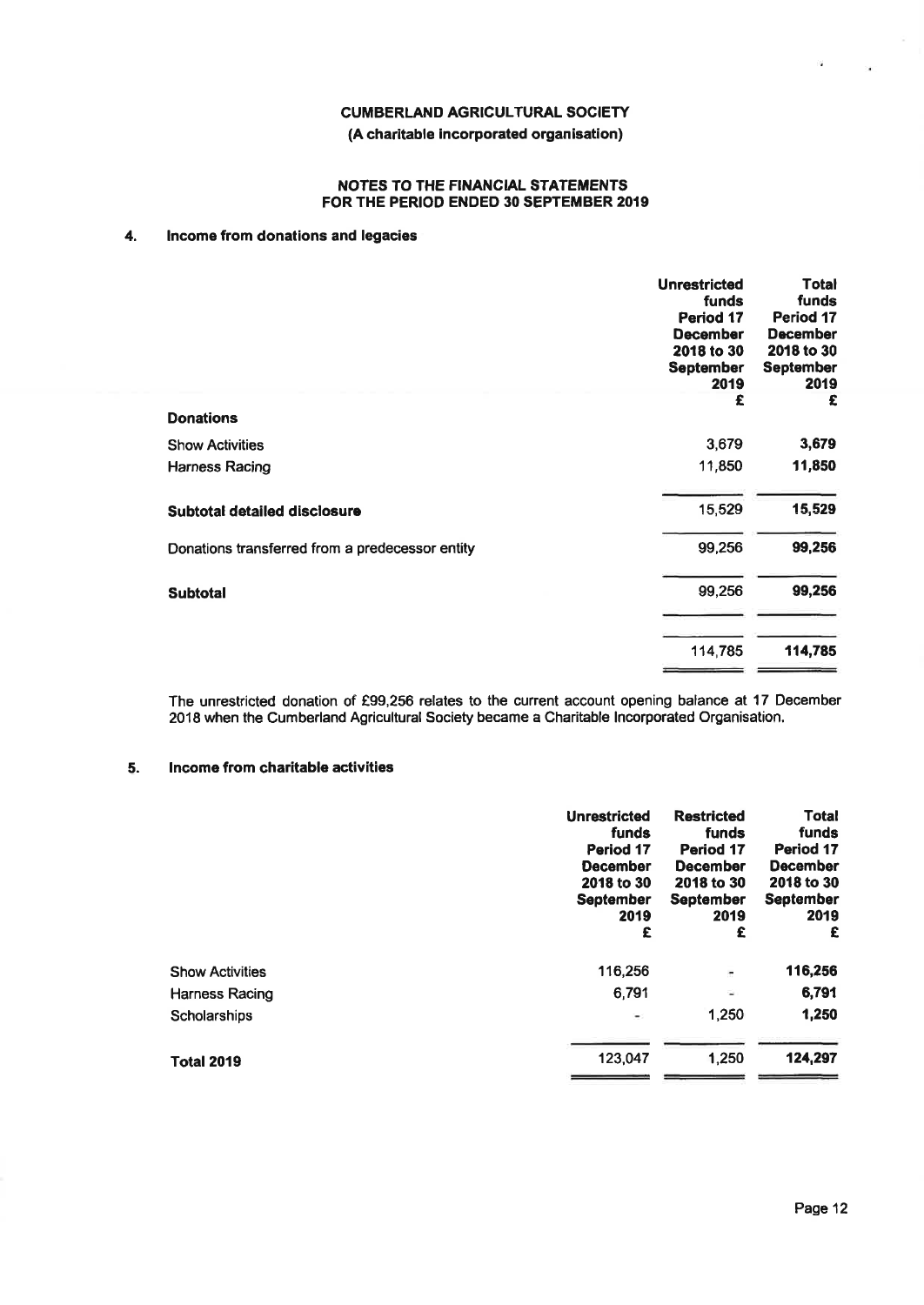# **(A charitable incorporated organisation)**

#### **NOTES TO THE FINANCIAL STATEMENTS FOR THE PERIOD ENDED 30 SEPTEMBER 2019**

#### **6. Investment income**

 $\begin{vmatrix} 0 & \mathbf{0} & \mathbf{0} & \mathbf{0} & \mathbf{0} & \mathbf{0} & \mathbf{0} & \mathbf{0} & \mathbf{0} & \mathbf{0} & \mathbf{0} & \mathbf{0} & \mathbf{0} & \mathbf{0} & \mathbf{0} & \mathbf{0} & \mathbf{0} & \mathbf{0} & \mathbf{0} & \mathbf{0} & \mathbf{0} & \mathbf{0} & \mathbf{0} & \mathbf{0} & \mathbf{0} & \mathbf{0} & \mathbf{0} & \mathbf{0} & \mathbf{0} & \mathbf{0} & \mathbf{0} & \$ 

|                          | <b>Unrestricted</b> | <b>Total</b>     |
|--------------------------|---------------------|------------------|
|                          | funds               | funds            |
|                          | Period 17           | Period 17        |
|                          | <b>December</b>     | <b>December</b>  |
|                          | 2018 to 30          | 2018 to 30       |
|                          | <b>September</b>    | <b>September</b> |
|                          | 2019                | 2019             |
|                          | £                   | £                |
| Bank interest receivable | 158                 | 158              |
|                          |                     |                  |

# **7. Analysis of expenditure on charitable activities**

# **Summary by fund type**

|                        | <b>Unrestricted</b><br>funds<br>Period 17<br><b>December</b><br>2018 to 30<br><b>September</b><br>2019<br>£ | <b>Restricted</b><br>funds<br>Period 17<br>December<br>2018 to 30<br><b>September</b><br>2019<br>£ | <b>Endowment</b><br>funds<br>Period 17<br><b>December</b><br>2018 to 30<br><b>September</b><br>2019<br>£ | <b>Total</b><br>funds<br>Period 17<br><b>December</b><br>2018 to 30<br><b>September</b><br>2019<br>£ |
|------------------------|-------------------------------------------------------------------------------------------------------------|----------------------------------------------------------------------------------------------------|----------------------------------------------------------------------------------------------------------|------------------------------------------------------------------------------------------------------|
| <b>Show Activities</b> | 111,120                                                                                                     | $\overline{\phantom{a}}$                                                                           | $\overline{\phantom{a}}$                                                                                 | 111,120                                                                                              |
| Harness Racing         | 19,228                                                                                                      | $\rightarrow$                                                                                      | s.                                                                                                       | 19,228                                                                                               |
|                        | 130,348                                                                                                     |                                                                                                    | ۰                                                                                                        | 130,348                                                                                              |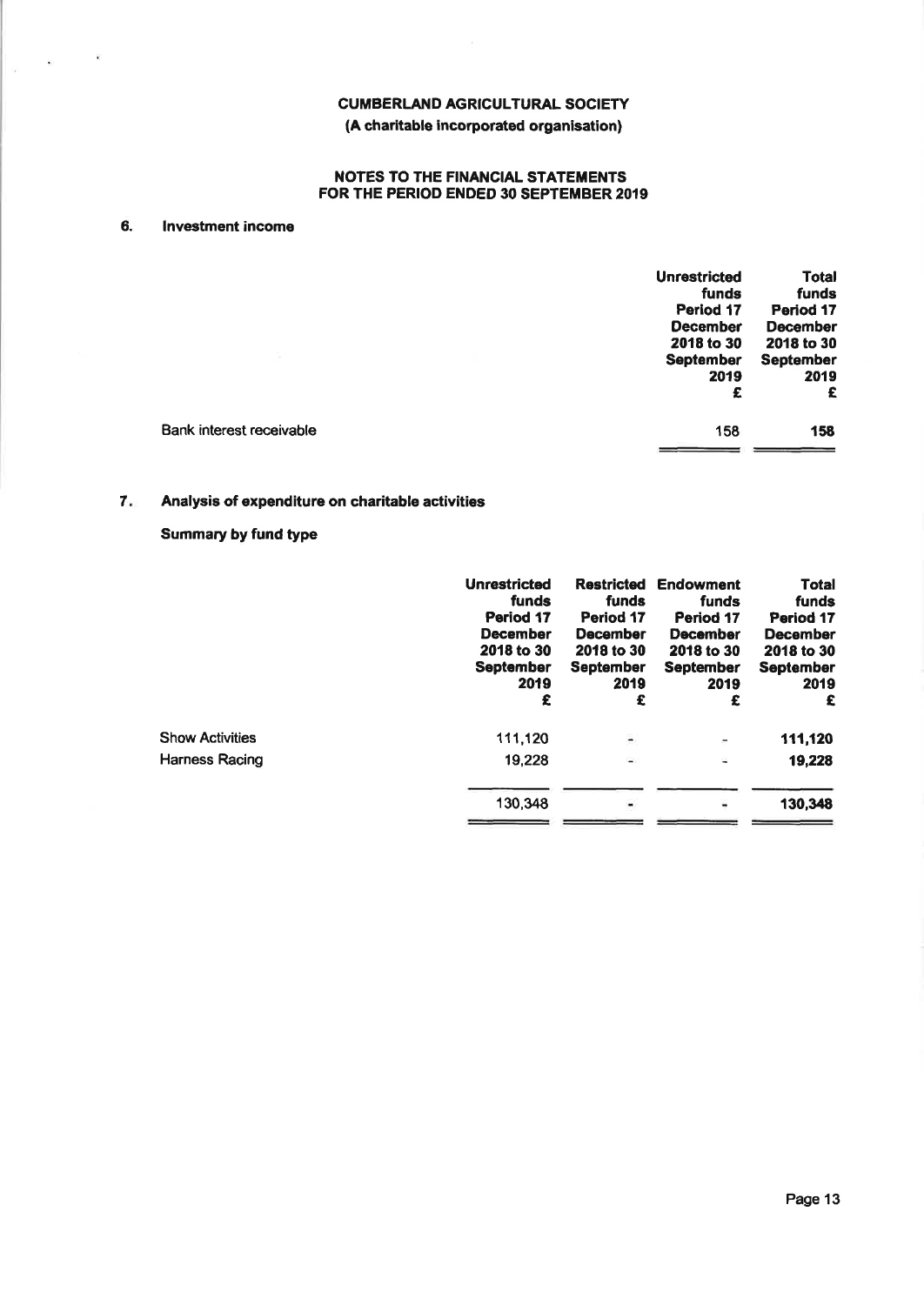# **(A charitable incorporated organisation)**

#### **NOTES TO THE FINANCIAL STATEMENTS FOR THE PERIOD ENDED 30 SEPTEMBER 2019**

# **8. Analysis of expenditure by activities**

|                        | <b>Activities</b><br>undertaken<br>directly<br>Period 17<br><b>December</b><br>2018 to 30<br><b>September</b><br>2019<br>£ | <b>Support</b><br>costs<br>Period 17<br><b>December</b><br>2018 to 30<br><b>September</b><br>2019<br>£ | Total<br>funds<br>Period 17<br><b>December</b><br>2018 to 30<br><b>September</b><br>2019<br>£ |
|------------------------|----------------------------------------------------------------------------------------------------------------------------|--------------------------------------------------------------------------------------------------------|-----------------------------------------------------------------------------------------------|
| <b>Show Activities</b> | 92.499                                                                                                                     | 18.621                                                                                                 | 111,120                                                                                       |
| Harness Racing         | 19,228                                                                                                                     | ۰                                                                                                      | 19,228                                                                                        |
|                        | 111,727                                                                                                                    | 18,621                                                                                                 | 130,348                                                                                       |

 $\mathbf{r}$ 

 $\cdot$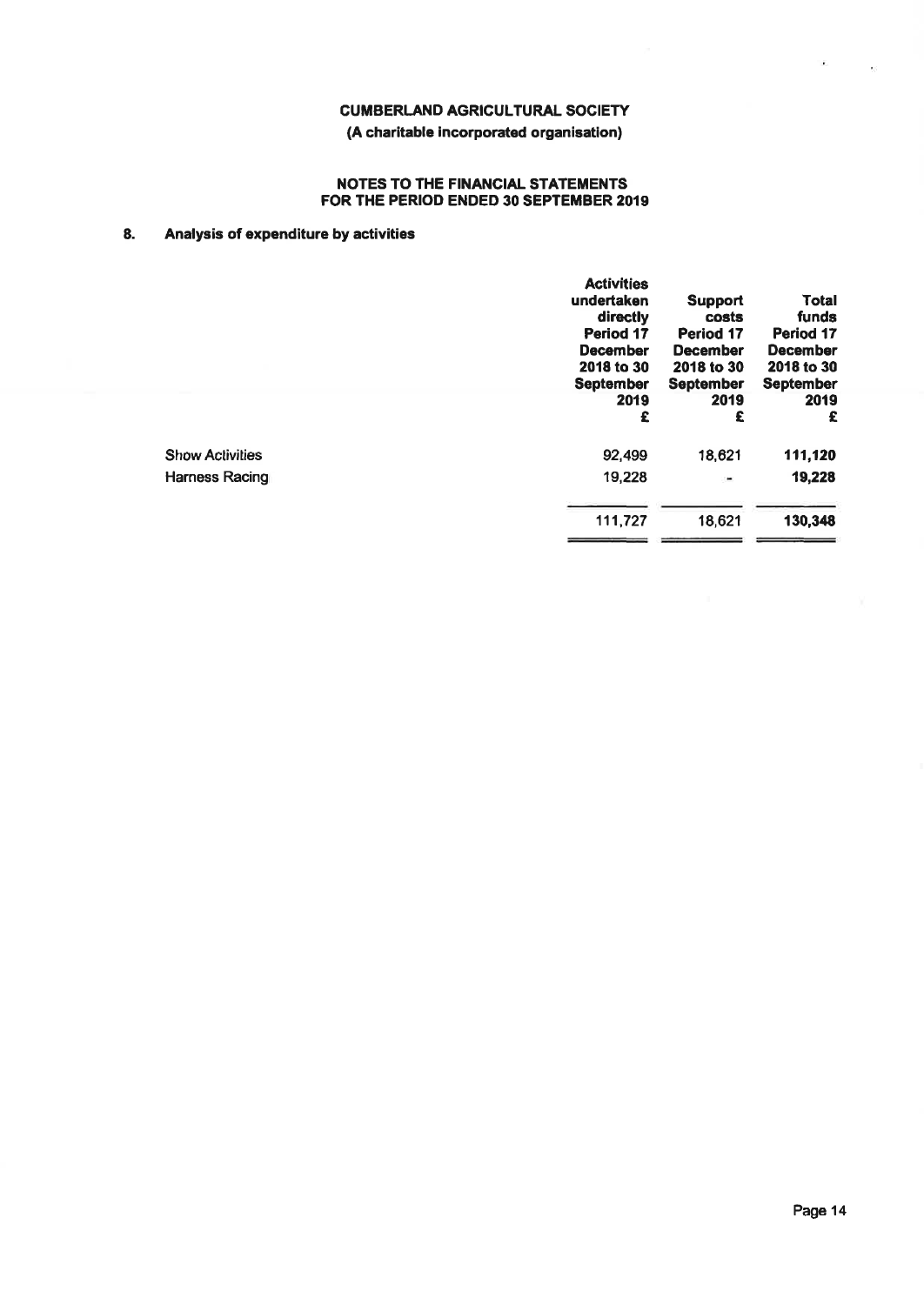#### **NOTES TO THE FINANCIAL STATEMENTS FOR THE PERIOD ENDED 30 SEPTEMBER 2019**

# **8. Analysis of expenditure by activities (continued)**

# **Analysis of direct costs**

Ý.  $\sim$   $\sim$ 

|                                                | <b>Show</b><br><b>Activities</b><br>Period 17<br><b>December</b><br>2018 to 30<br><b>September</b><br>2019<br>£ | <b>Harness</b><br>Racing<br>Period 17<br><b>December</b><br>2018 to 30<br><b>September</b><br>2019<br>£ | <b>Total</b><br>funds<br>Period 17<br><b>December</b><br>2018 to 30<br><b>September</b><br>2019<br>£ |
|------------------------------------------------|-----------------------------------------------------------------------------------------------------------------|---------------------------------------------------------------------------------------------------------|------------------------------------------------------------------------------------------------------|
| Advertising                                    | 1,355                                                                                                           |                                                                                                         | 1,355                                                                                                |
| Catering                                       | 2,390                                                                                                           |                                                                                                         | 2,390                                                                                                |
| Harness racing fees                            |                                                                                                                 | 558                                                                                                     | 558                                                                                                  |
| Health and safety fees                         | 1,985                                                                                                           | ¥.                                                                                                      | 1,985                                                                                                |
| Hire of plant and equipment                    | 13,211 $\vee$                                                                                                   | 950                                                                                                     | 14,161                                                                                               |
| Horse section expenses                         | 615                                                                                                             | ۰                                                                                                       | 615                                                                                                  |
| Industrial section expenses                    | 200                                                                                                             |                                                                                                         | 200                                                                                                  |
| Insurance                                      | 3,823                                                                                                           |                                                                                                         | 3,823                                                                                                |
| Judge fees and expenses                        | 2,106                                                                                                           |                                                                                                         | 2,106                                                                                                |
| Other salaries, expenses and training          | 3,223                                                                                                           |                                                                                                         | 3,223                                                                                                |
| Printing, stationery and postage               | 6,860                                                                                                           |                                                                                                         | 6,860                                                                                                |
| Prize money, trophies and rosettes             | 13,523                                                                                                          | 17,720                                                                                                  | 31,243                                                                                               |
| Rent                                           | 5,000                                                                                                           |                                                                                                         | 5,000                                                                                                |
| Show day staff                                 | 6,481                                                                                                           |                                                                                                         | 6,481                                                                                                |
| Showfield entertainment and commentary         | 9,181                                                                                                           |                                                                                                         | 9,181                                                                                                |
| Society affiliation fees, levies and RIHS levy | 573                                                                                                             |                                                                                                         | 573                                                                                                  |
| <b>Staff costs</b>                             | 128                                                                                                             |                                                                                                         | 128                                                                                                  |
| Sundry expenses                                | 1,675                                                                                                           |                                                                                                         | 1,675                                                                                                |
| Tent hire                                      | 16,797                                                                                                          |                                                                                                         | 16,797                                                                                               |
| <b>Toilets</b>                                 | 3,374                                                                                                           |                                                                                                         | 3,374                                                                                                |
|                                                | 92,500                                                                                                          | 19,228                                                                                                  | 111,728                                                                                              |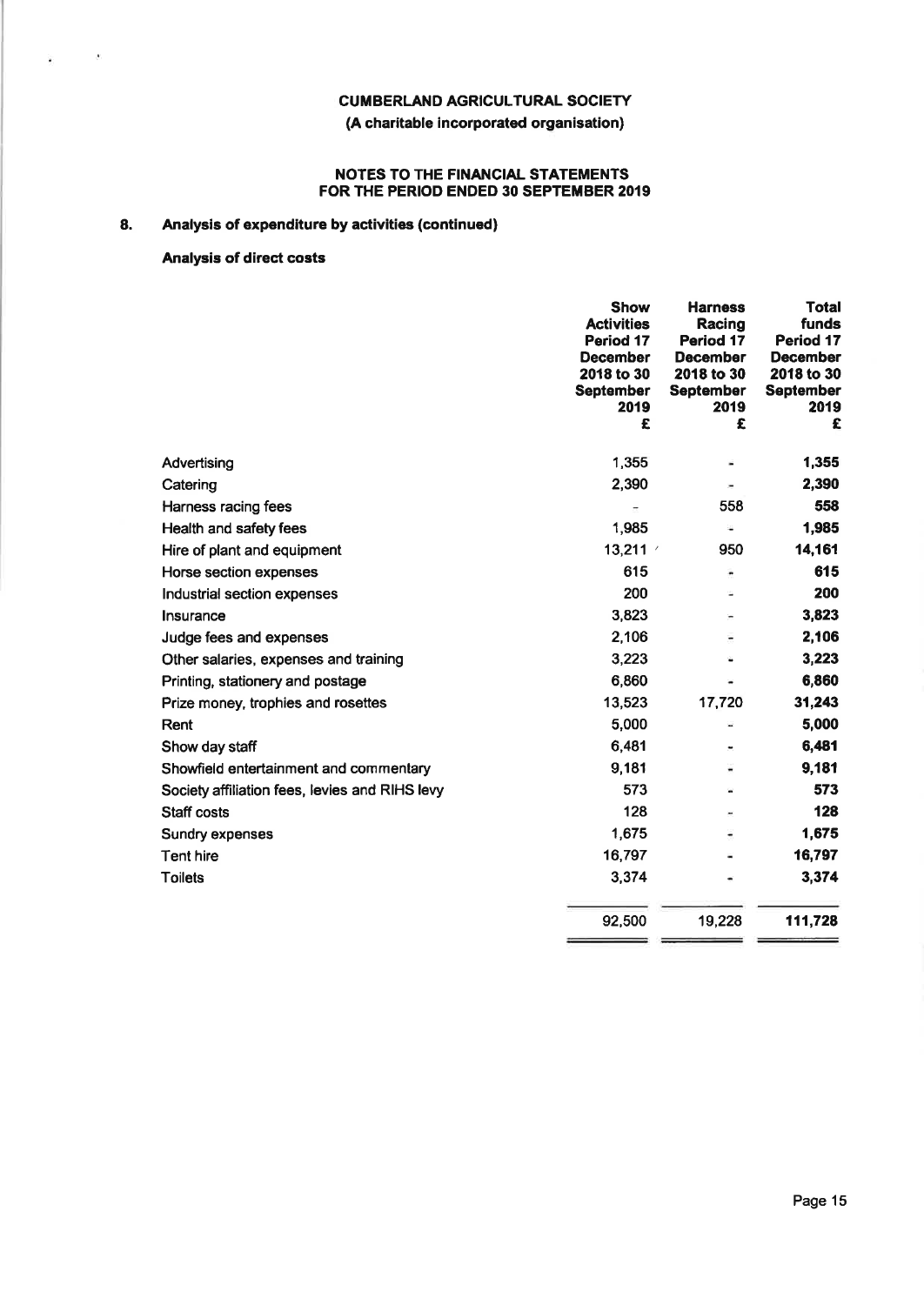#### **NOTES TO THE FINANCIAL STATEMENTS FOR THE PERIOD ENDED 30 SEPTEMBER 2019**

#### **8. Analysis of expenditure by activities (continued)**

#### **Analysis of support costs**

|                       | <b>Show</b><br><b>Activities</b><br>Period 17<br><b>December</b><br>2018 to 30<br><b>September</b><br>2019<br>£ | Total<br>funds<br>Period 17<br><b>December</b><br>2018 to 30<br><b>September</b><br>2019<br>£ |
|-----------------------|-----------------------------------------------------------------------------------------------------------------|-----------------------------------------------------------------------------------------------|
| Staff costs           | 10,151                                                                                                          | 10,151                                                                                        |
| Computer costs        | 800                                                                                                             | 800                                                                                           |
| Depreciation          | 1,975                                                                                                           | 1,975                                                                                         |
| Fees for accountancy  | 2,093                                                                                                           | 2,093                                                                                         |
| Sundry expenses       | 1,811                                                                                                           | 1,811                                                                                         |
| Telephone and postage | 1,791                                                                                                           | 1,791                                                                                         |
|                       | 18,621                                                                                                          | 18,621                                                                                        |

#### **9. Staff costs**

|                                                      | Period 17        |
|------------------------------------------------------|------------------|
|                                                      | <b>December</b>  |
|                                                      | 2018 to 30       |
|                                                      | <b>September</b> |
|                                                      | 2019             |
|                                                      | £                |
| Secretary's salary, expenses and training            | 10,151           |
| Contribution to defined contribution pension schemes | 128              |
|                                                      | 10,279           |
|                                                      |                  |

**The average number of persons employed by the Charity during the period was as follows:** 

|           | 2019<br>No. |
|-----------|-------------|
| Employees |             |
|           |             |

**No employee received remuneration amounting to more than £60,000 in the year.** 

**No remuneration was paid to key management personnel during the period.**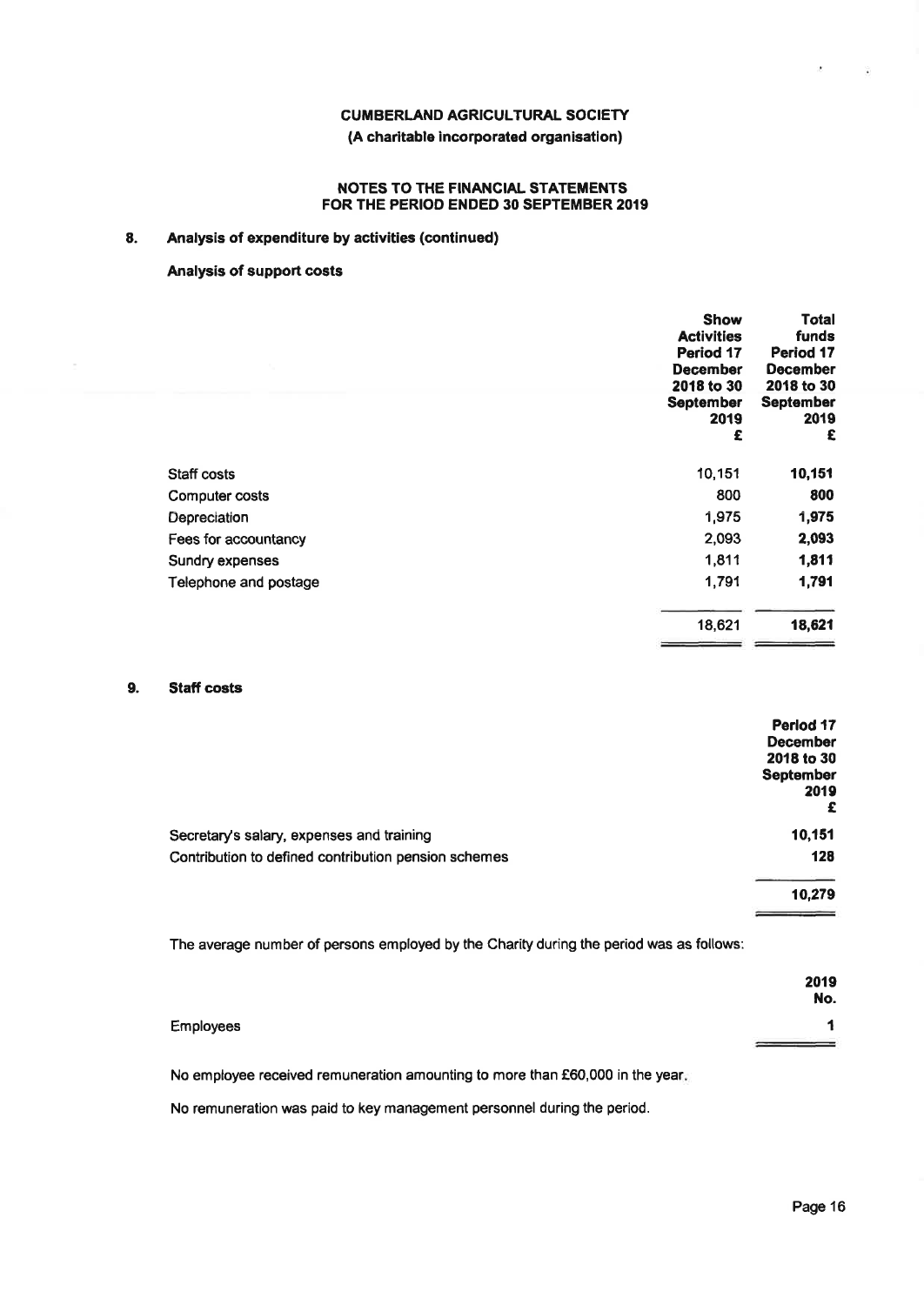#### **NOTES TO THE FINANCIAL STATEMENTS FOR THE PERIOD ENDED 30 SEPTEMBER 2019**

#### **10. Trustees' remuneration and expenses**

**During the period, no Trustees received any remuneration or other benefits.** 

**During the period ended 30 September 2019, no Trustee expenses have been incurred.** 

#### **11. Tangible fixed assets**

 $\sim$ 

×.

|                          | <b>Materials</b><br>and<br>showfield<br>expenses<br>£ | <b>Site costs</b><br>£ | <b>Office and</b><br>computer<br>costs<br>£ | <b>Total</b><br>£ |
|--------------------------|-------------------------------------------------------|------------------------|---------------------------------------------|-------------------|
| <b>Cost or valuation</b> |                                                       |                        |                                             |                   |
| At 17 December 2018      | 2,148                                                 | 8,841                  | 6,943                                       | 17,932            |
| At 30 September 2019     | 2,148                                                 | 8,841                  | 6,943                                       | 17,932            |
| <b>Depreciation</b>      |                                                       |                        |                                             |                   |
| At 17 December 2018      | 1,789                                                 | 3,831                  | 4,991                                       | 10,611            |
| Charge for the period    | 78                                                    | 1,473                  | 423                                         | 1,974             |
| At 30 September 2019     | 1,867                                                 | 5,304                  | 5,414                                       | 12,585            |
| Net book value           |                                                       |                        |                                             |                   |
| At 30 September 2019     | 281                                                   | 3,537                  | 1,529                                       | 5,347             |

# **12. Debtors**

|                      | 30<br><b>September</b> |
|----------------------|------------------------|
|                      | 2019<br>£              |
| Due within one year  |                        |
| <b>Trade debtors</b> | 1,394                  |
|                      | 1,394                  |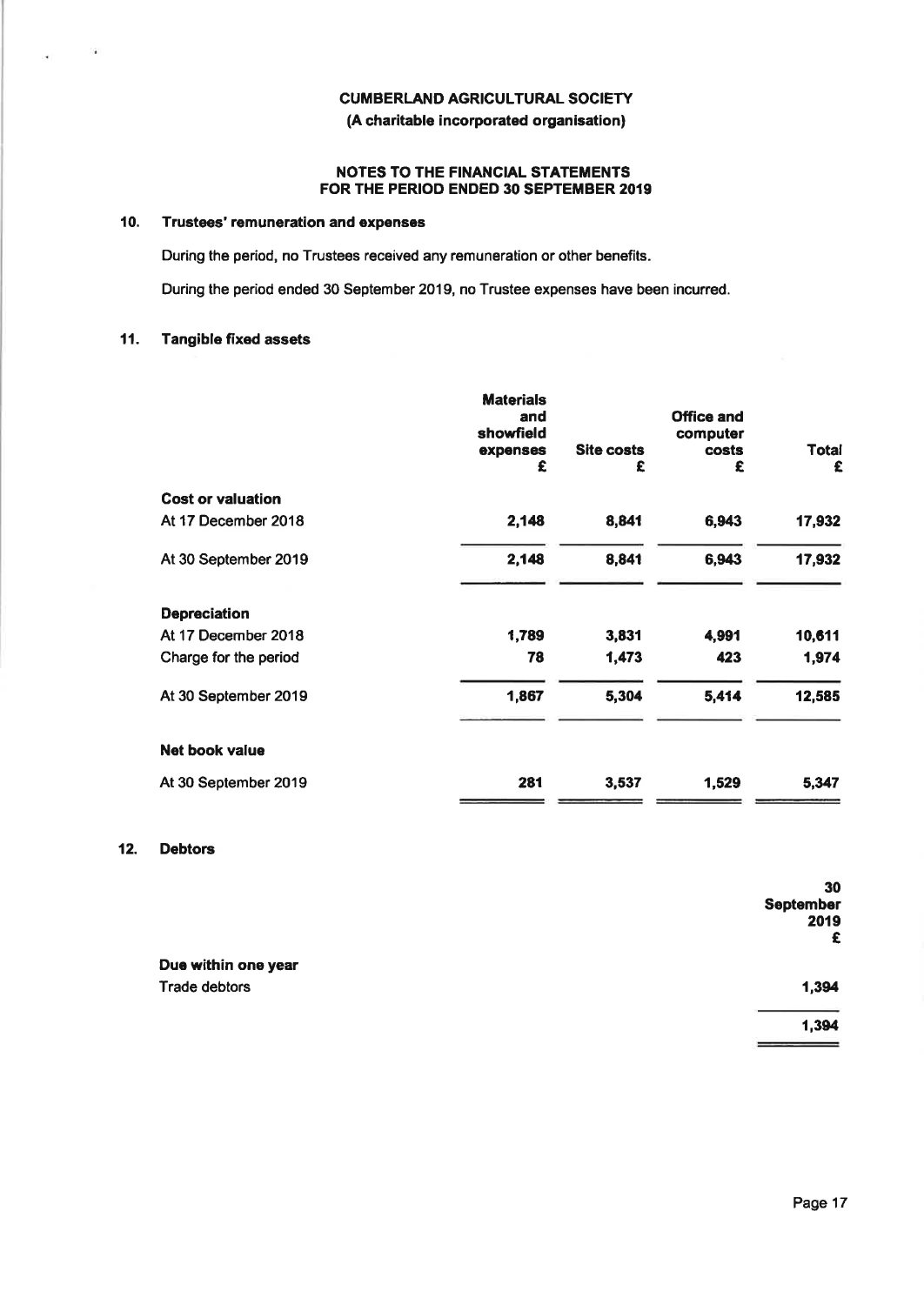#### **(A charitable incorporated organisation)**

#### **NOTES TO THE FINANCIAL STATEMENTS FOR THE PERIOD ENDED 30 SEPTEMBER 2019**

#### **13. Creditors: Amounts falling due within one year**

| 30<br>September<br>2019<br>£ |
|------------------------------|
|                              |
| 124                          |
| 861                          |
| 1,800                        |
| 2,785                        |
|                              |

#### **14. Statement of funds**

#### **Statement of funds - current period**

| <b>Unrestricted funds</b> | £       | Income Expenditure<br>£ | <b>Balance at</b><br>30<br><b>September</b><br>2019<br>£ |
|---------------------------|---------|-------------------------|----------------------------------------------------------|
| <b>General Funds</b>      | 237,990 | (130, 348)              | 107,642                                                  |
| <b>Restricted funds</b>   |         |                         |                                                          |
| Scholarships              | 1,250   | $\bullet\bullet$        | 1,250                                                    |
| <b>Total of funds</b>     | 239,240 | (130, 348)              | 108,892                                                  |

#### **Scholarships**

**The scholarship is to support the next generation of our local rural and farming community with a 'once in a lifetime' opportunity to travel in the UK, Europe or worldwide to learn more about a chosen agricultural subject which will benefit their business, broaden their horizons, as well as being beneficial to the wider rural/farm community, through communicating what has been learnt and the possible benefits to others. The donations received have been combined to assist with the basic cost of budget accommodation and travel of the applicants. Applicants have to send in an application and are interviewed.**